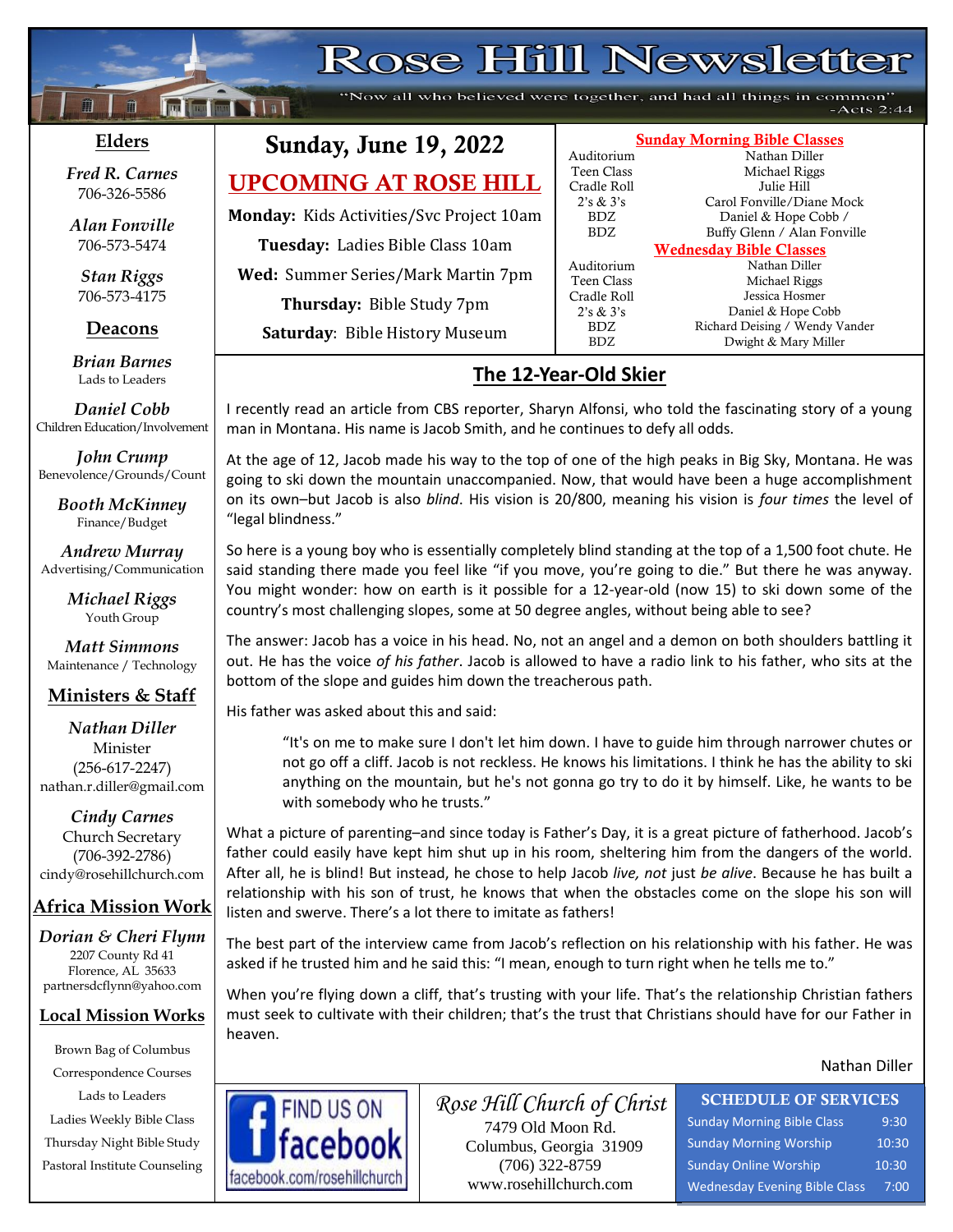# **PRAYER LIST – MEMBERS**

*\*Donna Greene* will have hip surgery on Friday. *\*Shepherd Murray* is recovering from Covid and RSV*. \*Becky Day* is recovering from breast cancer surgery. *\*Gabe Johnson* is recovering from achilles tenon surgery.

# a **Ongoing Health Issues***:*

*Richard Deising Billy McQuilton Rick Cox Dorothy Roach Ron & Judy Mixon Anne Jones Craft, Mae Jason Valero Larry & Margaret Stewart Pat Johnson Victoria Garrett Lonnie & Pat Taylor*

# **PRAYER LIST – SHUT-INS**

*Craft, Jerry Jones, Anne Riggs, Carol*

*Burns, Chuck Campbell, Patricia*

## **PRAYER LIST - FRIENDS & FAMILY**

*\*John Silva* is recovering from surgery.

 *\*Peggy Pippin* (mother of Jeannie Grizzard and former member) is recovering from back surgery.

*\*Soriya Peyton* (daughter of Yolanda Garrett and granddaughter of John & Victoria Garrett) has a hereditary heart defect and had a 20 hour heart surgery on Thursday at Egleston Childrens Hospital. She is 14 years old.

*\*Teresa Blem* (mother of April Stewart) has a Grade 4 brain tumor which is inoperable. She is in hospice care.

*\*Bill Nolen* (Cindy Carnes' dad) will be having surgery on June 23rd to insert a heart monitor.

*\*Ron Mixon's mother* was placed in a memory wing of a nursing home in Alabama.

*\*Angie Melvin* (friend of Mary Miller) is now home not doing well.

\**Lynn Baskin* (Mary Millers' cousin) is not doing well with pancreatic cancer.

*\*John Hiers, Sr.* (John Hiers dad) is in congestive heart failure.

#### **CANCER:**

*\*Michael Johnston* (Misty Johnston's dad) has stage 4 lung cancer.

*\*Stephanie Taylor* (a coworker of Marian Bone) has breast cancer.

# **WORDS FOR THE WEEK**

Lonely – Genesis – Judah

# **PRAYER LIST - ARMED FORCES**

*Army, Ft. Benning:* David Fletcher Walt Johnson Ryan Franks

*Other Duty Stations:* Justin Carnes - National Guard David Bryan – Italy Hunter Howell – Ft. Campbell, KY



Congratulations to *David & Morgan Fletcher!!!!* They are expecting a baby **girl** in August. David & Morgan moved to Savannah on June 15th.



# **6Weeks4Bibles**

The Need. Recently we learned from Nkosi Mpofu (Zimbabwe Missions) and Velapi Mlangeni (World Bible School and Partners4Africa) of the great need for Bibles, particularly in the Ndebele language, as well as English WBS Bibles. Over the next six weeks we are challenging our young people to give as much as possible to this effort! There will be a jar on the stage to collect coin (and paper!). Every Sunday we would like for them to come and put something in the jar. Parents, please assist your children with this. Teens, please be ready to contribute as well! Adults, paper money of any amount is welcome at any time! Dorian Flynn will be at Rose Hill on July 31 to give a report on the work in Zimbabwe. We would love to present him a large check that he can take back to Africa with him! Here's the best part of 6Weeks4Bibles! The week before Dorian arrives, the jar will be counted, and whatever amount is raised will be matched from the Rose Hill treasury! Is there anyone else in the congregation who would like to match the amount in the jar? If so, let one of the Elders know! Ndebele is spoken in the areas where most of the work is done by P4A and Nkosi. We do not ship Bibles from here; they are printed in Africa, then purchased and distributed. They cost about \$10 (U.S.) each. The challenge of not having God's Word in a local language is not unique to Zimbabwe. There are an estimated 1500 different distinct languages in all of Africa, of which many are without any Bible translation.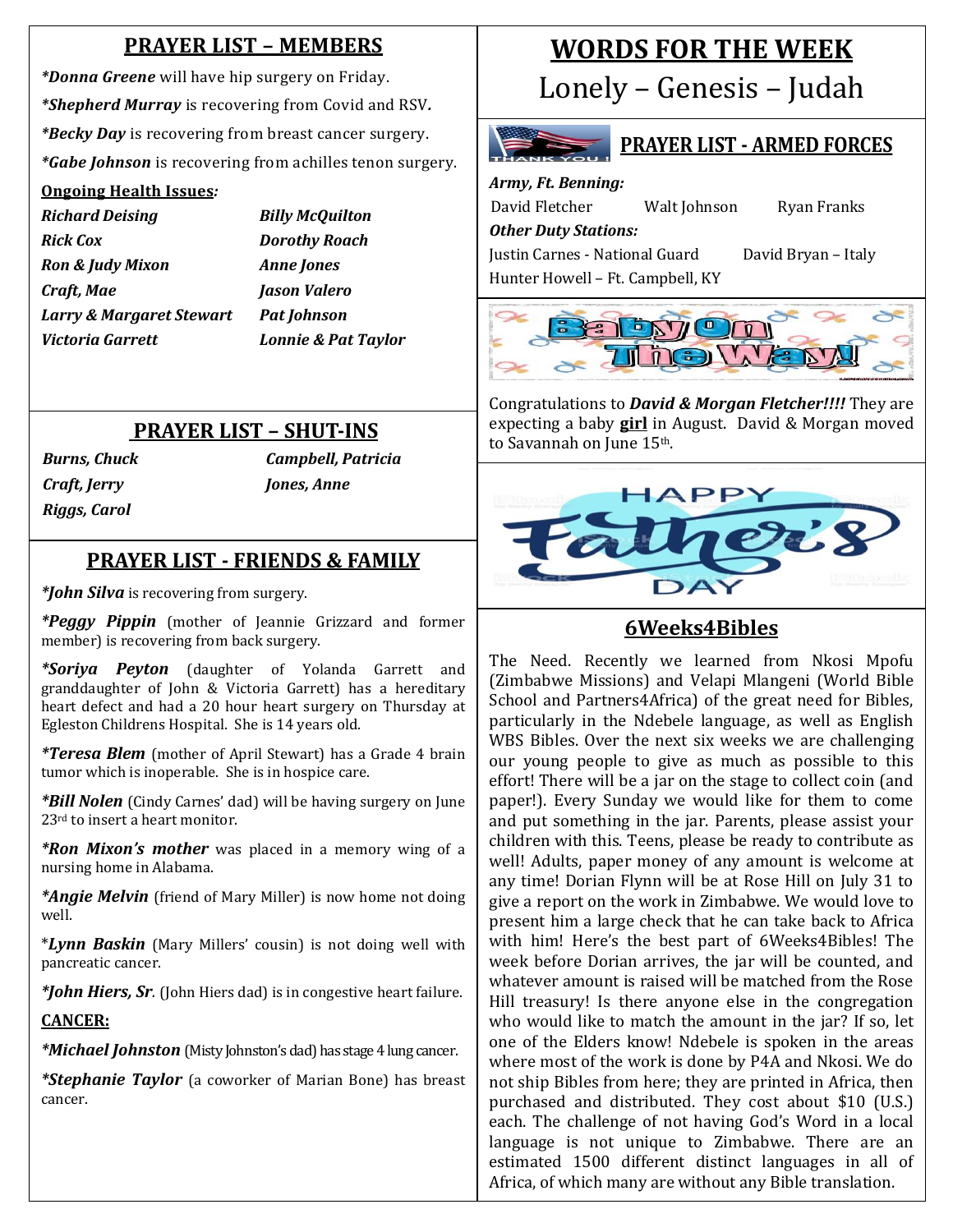

# **BROWN BAG OF COLUMBUS**

The Brown Bag item for this month is 500 **cans HOT DOG SAUCE.** Deadline will be July 13<sup>th</sup>. You can also make a \$\$ donation and give to *Billy or Becky Rodgers*.

# **SUMMER OF FELLOWSHIP**

6/19 – NO Fellowship (Father's Day) 6/26 – Card Writing at Church House  $7/3$  – No Fellowship  $(4<sup>th</sup>$  of July Weekend)

Join us next Sunday (6/26) at 4pm for a time of card writing and fellowship! Bring cards and supplies if you have them and we will work together to brighten someone's day with a card.

# **KIDS' SUMMER FUN!** BBEVO MONDAY, JUNE 20TH 10:00AM - NOON

(THE PALMS' POOL) 2700 DOUBLE CHURCHES ROAD COLUMBUS, GA

**BRING SWIMSUITS, SUNSCREEN, AND TOWEL.** 

See Amanda Simmons for questions.



| Father's Day                                        | June 19 |
|-----------------------------------------------------|---------|
| Kids Activities/Devo & Service Project 10am June 20 |         |
| Ladies Bible Class 10am                             | June 21 |
| Summer Series/Mark Martin 7pm                       | June 22 |
| Thursday Bible Study 7pm                            | June 23 |
| Trip to Bible History Museum in LaGrange            | June 25 |
| Sunday Evening Card Writing 4pm                     | June 26 |
| Kids Activities/Kids Bowl Free                      | June 27 |
| Ladies Bible Class 10am                             | June 28 |
| Summer Series/Nathan Diller 7pm                     | June 29 |
| Thursday Bible Study 7pm                            | June 30 |
| Dorian Flynn Speaking                               | July 31 |



### Staying in Touch

#### **A Tribute to Dad**

I'm sorry dad if I've ever failed to say Just how much you really mean to me. I may have taken you too much for granted, But now I've opened my heart see.

That you've always been there throughout my life, Though I would sometimes push you away. You wouldn't show how I caused you hurt. Though for me I would hear you pray'

You tried to teach me what was important And to know the difference between right and wrong. You showed me that by being humble It was then that I was strong.

Your deeds won't be written in history books And very few others will have known your name. But because you live as holy and right, I kn0w you'll always have God's acclaim!

You've been described as a man of few words, But quiet I've never "heard" you be. Your actions and example are always "talking"- They "say" encouraging things to me!

You work hard each day to provide support, The needs of your family you do supply. But you give us more than material things-You've shown us how on God we can rely.

So, please forgive me for not having said enough That how as your child I'm so proud and glad. And that the Father in heaven has made me rich By blessing my life with a special dad!

Richard Deising



Lesson 11 Joshua, Jericho, Rahab, Achan

**Memory Verse:** 

"Choose you this day whom you will serve, but as for me and my house we will serve the Lord." Joshua 24:15

In this lesson, your child will be learning about the taking of the Promise Land, the River Jordan crossing, the faith of an outsider and the disobedient warrior. They will learn about the Israelites journey under the leadership of Joshua and that help can sometimes come from anyone at any time. Please discuss these stories with your child so they can continue to learn and study God's word throughout the week.